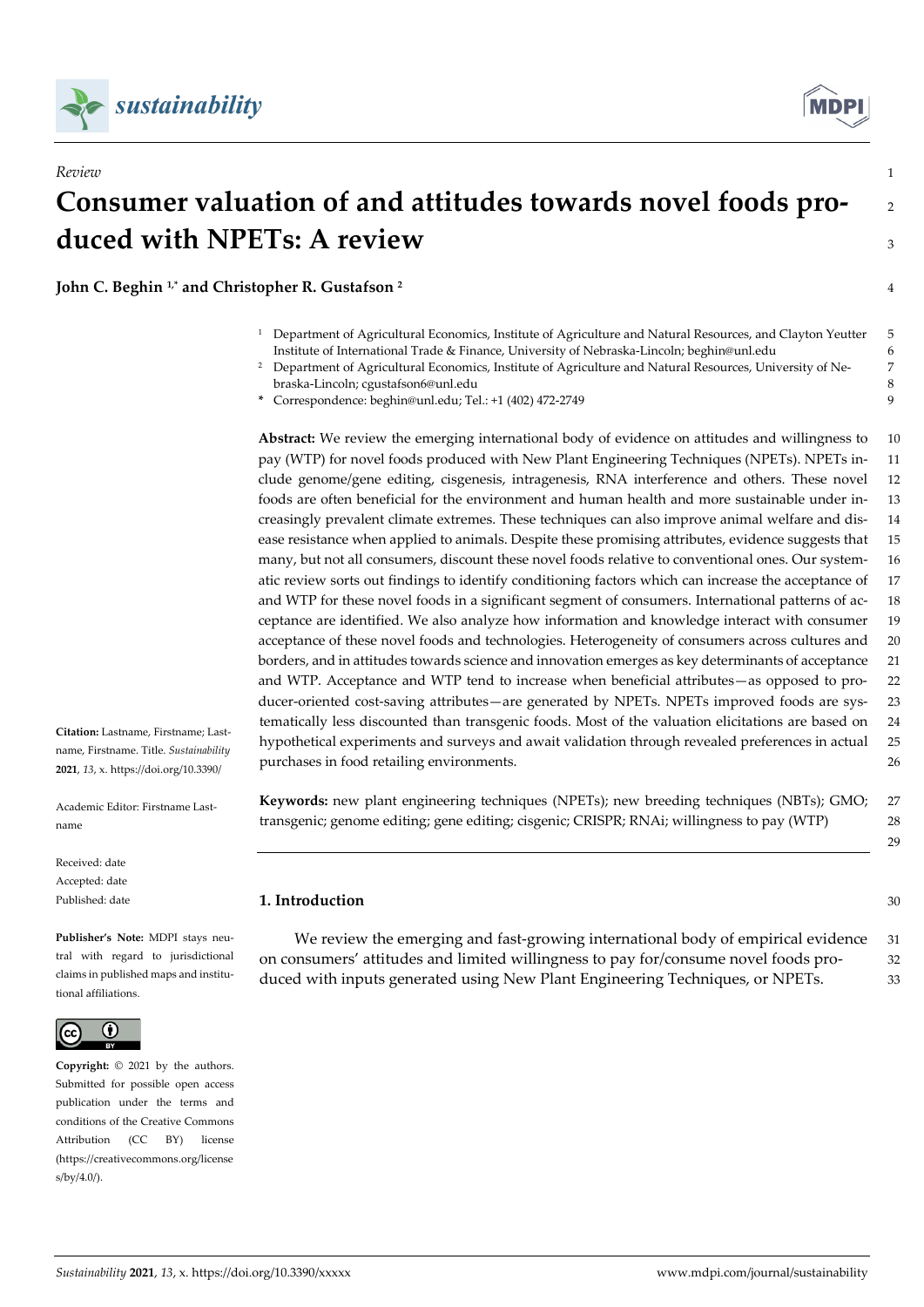<span id="page-1-0"></span>1

NPETs include genome/gene editing, cisgenesis, intragenesis, non-transgenic RNA inter- 34 ference, and others.[1](#page-1-0) These novel foods often feature traits introduced via NPETs to ben- 35 efit the environment and human health and to increase sustainability in the face of cli- 36 mate extremes. Water savings, reduced pesticide applications, reduced food waste, re- 37 sistance to pests and diseases, and more nutritious food are among the benefits created 38 using NPETs. When applied to animals, these techniques can also improve animal wel- 39 fare and disease resistance. Improving disease resistance in plants and animals may mit- 40 igate antimicrobial resistance [2], which can arise with the (over)use of antimicrobials. 41

Despite the benefits that NPETs confer, public (e.g., governmental) and private (in- 42 dividual) opposition to these technologies may limit their development by disincentiviz- 43 ing researchers and firms from investing in them [3]. Particularly relevant in the context 44 of our review, existing studies suggest that consumers discount these novel foods rela- 45 tive to conventional foods on average. Our systematic review sorts out findings to iden- 46 tify conditioning factors that can influence and increase the acceptance of these novel 47 foods in a significant segment of consumers. We also examine international patterns of 48 acceptance. NPETs, like genetically modified organisms (GMOs) twenty years ago, offer 49 the potential to efficiently introduce desirable traits into organisms but also appear to  $\sim$  50 face issues of consumer distrust, leading to decreased valuation of the new technology 51 despite its potential to improve sustainable agricultural practices [4,5]. Issues related to 52 distrust—including labelling, scientific knowledge, risk perception, and perception of 53 naturalness—are present with NPETs, just as they were with GMOs. Our investigation 54 points out the key differences in perceptions and willingness to pay (WTP) for NPET- 55 based foods relative to GMO-based foods and conventional and/or organic substitutes. 56 We also identify conditioning determinants of WTP, namely, the tangible benefits con- 57 sumers are interested in and those they discount. 58

As private firms and associated supply chains are increasingly focused on improv- 59 ing their sustainability and social engagement with environment, sustainability and gov- 60 ernance (so-called "ESG") criteria [6], it is critically important to understand consumer 61 behavior towards biotechnology and new foods relying on NPETs. These new foods 62 could be misperceived and rejected even though these new biotechnologies hold much 63 promise to improve sustainable food supply chains and foster better health outcomes for 64 consumers and the environment. 65

In most studies reviewed, the average consumer discounts these NPET-based novel 66 foods relative to conventional ones, although the discount is not as pronounced as for 67 transgenic (GMO) foods, when comparative results are available. However, consumers 68 are heterogeneous in their preferences and valuations, as documented by many studies. 69 Heterogeneity of consumers within and across cultures and borders, heterogeneity in 70 attitudes towards science and innovation and in risk perceptions—which are related to 71 objective knowledge about biotechnology [7]—emerge as key determinants of ac- 72 ceptance and WTP. Acceptance and WTP are higher when consumers perceive the at- 73 tributes generated by NPETs as beneficial. Tangible benefits include improvements in 74

<sup>1</sup> We closely follow Sticklen [1] to define NPETs. Genome or gene editing (GE) refers to a technique that adds, deletes or modifies precisely and site-specifically genes from the genome of a plant or animal. GE "genetic scissor" methods include CRISPRcas9, TALEN, and zinc finger nuclease (ZFN). When introducing a gene belonging to the same or cross breedable species, the resulting crop is called "cisgenic" or sometime ingenic. Cisgenic introduction includes the gene cassette with its regulatory sequences integrated in the host plant. Intragenic inserts are close to cisgenic, but the gene coding sequence is regulated by promoters and terminators of different genes from the same cross-breedable gene pool. RNA interference (RNAi) is a technique used to regulate or silence the transcription of a specific native gene in the host plant. Here we restrict RNAi to non-transgenic modifications.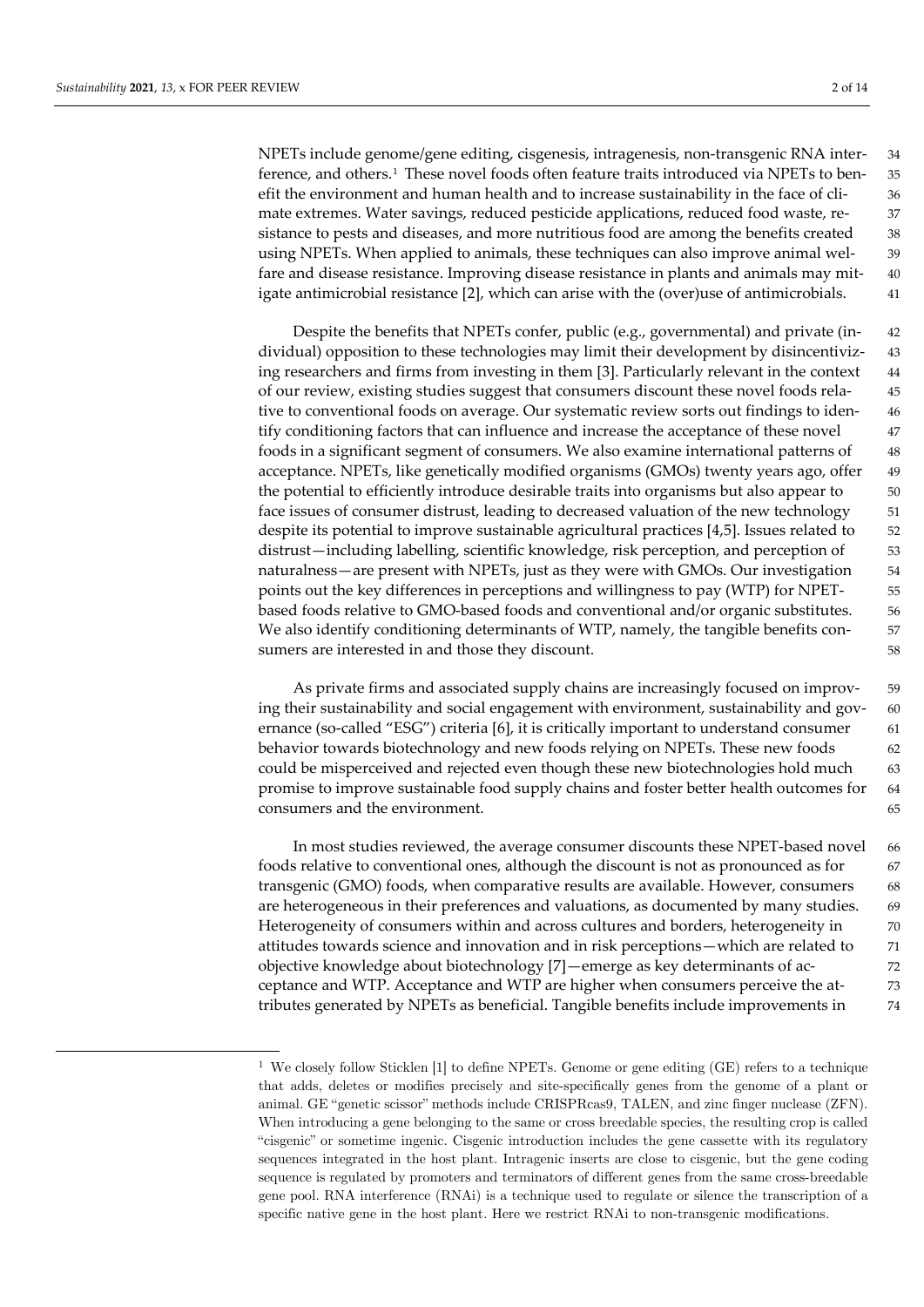nutritional value or taste and more sustainable processes such as reduced pesticide or 75 water use. Superficial improvements are discounted. The same state of  $\sim$  76

Most of the valuation elicitations are based on hypothetical experiments and sur- 77 veys in standard research setups (e.g., lab experiment, online survey), in part because 78 few NPET-based novel foods have been commercialized. These hypothetical valuations 79 await validation through revealed preferences in actual purchases in the food retailing 80 environments when these novel foods will become widely available. 81

## **2. Materials and Methods** 82

The article relies on a systematic review of the emerging literature on NPETs, con- 83 sumers' attitudes and willingness to pay for NPET-based food. We first undertook a sys- 84 temic search for available articles written in the English language, published or not, using 85 Google Scholar searches with the following keywords: gene/genome editing, CRISPR, 86 Talen, cisgenic, intragenic, ingenic in addition to consumer acceptance (or attitudes), or 87 consumer willingness to pay (purchase, eat, consume). This process yielded more than 50 88 references. Next, during the reading process we collected additional references to articles 89 that we did not identify in our initial literature searches. We complemented our list of 90 search-based candidate studies with these additional articles. Finally, the reading process 91 also revealed that some studies did not cover NPETs or had been erroneously cited as 92 addressing consumer behavior towards NPETs. The final process yielded 53 useable stud- 93 ies, two of which were review articles (not generating any new data) and 51 of which were 94 based on original data collected for their respective investigation. Several studies on con- 95 sumer behavior and NPETs yielded more than a single article. Additionally, a number of 96 investigations were international in nature and yielded WTP estimates for multiple pop- 97 ulations. The contract of the contract of the contract of the contract of the contract of the contract of the contract of the contract of the contract of the contract of the contract of the contract of the contract of the

We tabulated the 53 studies in searchable spreadsheet format to catalogue the follow- 100 ing characteristics: the name of the authors, year of appearance; the full reference; the topic 101 (attitude/acceptance, WTP, framing effects, etc.); the commodity(ies) or food items; what 102 was estimated (WTP, attitude or acceptance); comparative study of more than one tech- 103 nology; traits covered by the innovations; methodology/approach (choice experiment, 104 auction, survey, statistical methods, qualitative, etc.); the sample size; estimated val- 105 ues/key results; technologies covered (GMO, GE gene/genome editing, other 106 NPETs/NBTs (cisgenic, intragenic, ingenic), conventional/hybrids, and organic); coun- 107 try(ies); population sampled; and additional remarks. These key attributes are presented 108 in Appendix Table 1. Then, we used descriptive statistics (counts and frequencies) to char- 109 acterize the key attributes of these studies. We then evaluated the estimated results and 110 findings in a more qualitative way to obtain stylized facts on discounts and premia in 111 WTP, and treatment effects influencing the acceptance of and attitudes toward NPETs. 112 While falling short of undertaking a full-blown meta-analysis, we go much beyond the 113 typical literature survey. The tabulated folder is posted online and searchable by NPET 114 type, country/region, and commodity. Appendix Table 1 presents the studies with key 115 attributes. 116

# **3. Key Findings and Results** 117

## **3.1.** The studies 118

Studies examining attitudes and WTP for NPET-based foods have increased mark- 119 edly in recent years. Through 2010, 3 studies were identified, while we found 5 between 120 2011 and 2013, 5 between 2014 and 2016, 18 between 2017 and 2019, and 22 in the 1.5 years 121 from 2020 through July 2021. Most of the studies have been published in refereed journals 122

99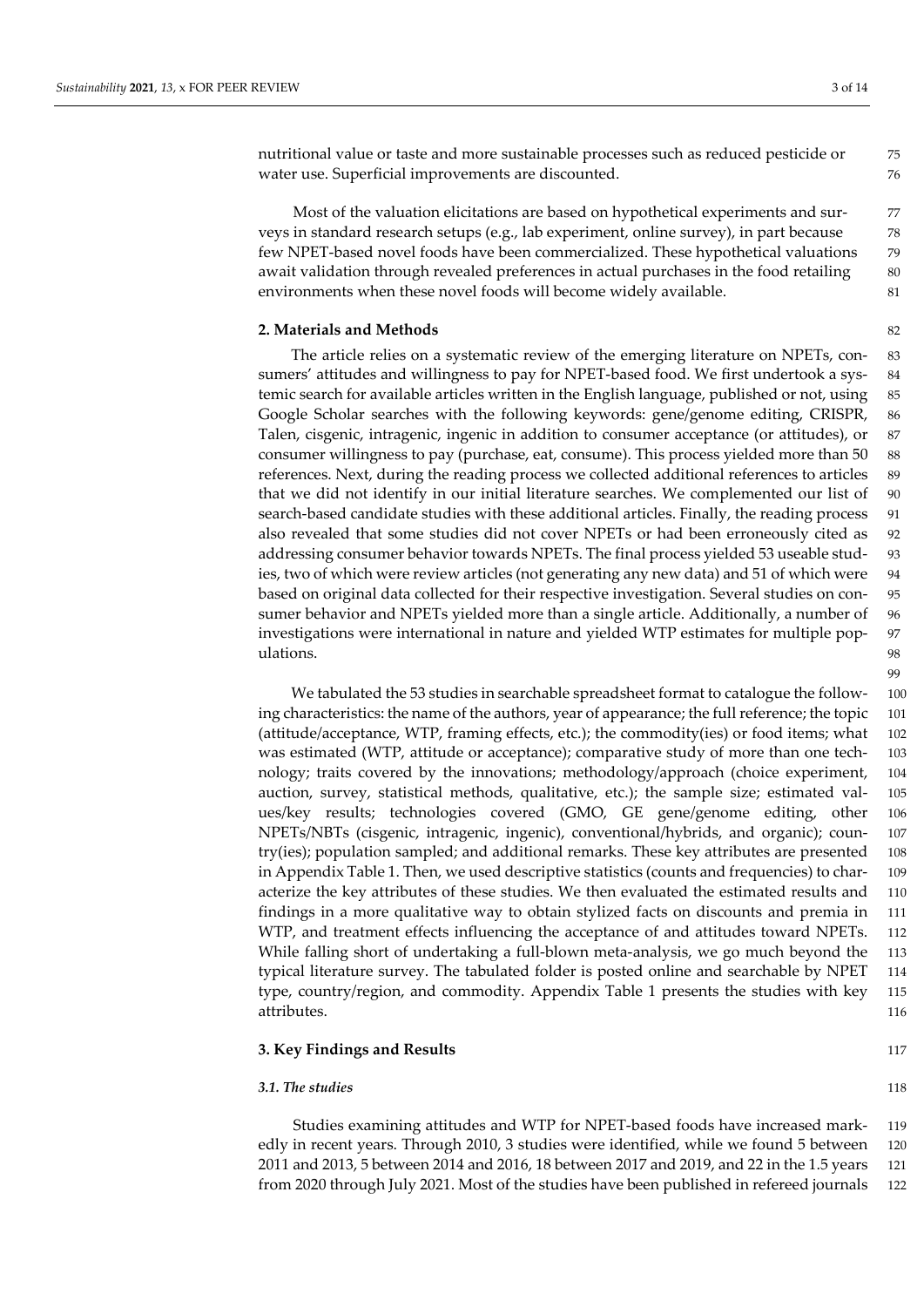or are book chapters; a few are publications by official agencies such as the European Food 123 Safety Authority, and the Norwegian Biotechnology Advisory Board, or graduate theses. 124

Among the 53 identified studies investigating consumer attitudes/behavior with re- 125 spect to NPETs, 30 focused on genome/gene editing, while 23 examined other NPETs (16 126) cisgenic/ingenic; three intragenic; four RNAi) covering the period 2004-2021. The earliest 127 investigations predominantly focused on goods generated with cisgenic or intragenic 128 modifications relative to standard (transgenic) GMO substitutes [8–11]. The more recent 129 papers focus on GE, RNAi, and other newly developed NPETs. Among these 53 studies, 130 36 address consumer attitudes and acceptance and willingness to eat or consume; 29 stud- 131 ies provide WTP or willingness to purchase information. These two sets of studies include 132 a number of comparative, multiple-country studies, and all WTP studies include some 133 version of variables that capture attitudinal information of participants in their surveys 134

The studies cover a wide range of countries, though coverage is predominantly fo- 135 cused on two regions. European countries (24 studies) and North America (USA and Can- 136 ada) (20 studies) have received the most attention, while the number of studies examining 137 consumer attitudes/valuation in Asia (5), Latin America and the Caribbean (4), and Africa 138 (2) are limited. Information about the specific country or region for which data were col- 139 lected in the studies we survey is included in Appendix Table 1. Although the majority of 140 the investigations use experiments and questionnaires that involve participants making 141 choices, several of the studies are framed in terms of consumers' perceptions and attitudes 142 regarding NPETs, and associated perceived risks and benefits, without asking partici- 143 pants to make explicit choices. Further, 39 investigations involve comparative analysis of 144 technologies—a combination of conventional, GMO, and/or organic versus NPETs. 145 Among these comparative studies, 31 cover conventional technologies/hybrids, 36 involve 146 GMO, and ten deal with organic goods. The same state of the state of the state of the state of the state of the state of the state of the state of the state of the state of the state of the state of the state of the state

Most investigations and experiments involve hypothetical or fictitious choices, since 148 very few NPET-based goods have been commercialized with the exceptions of soybean 149 and canola oil, and apples. Even those products that have been commercialized are not 150 widely available and, due to regulatory issues, have not been approved for produc- 151 tion/commercialization in many countries or regions, such as the EU [3]. Two articles that 152 used real—rather than hypothetical—choices elicited data on WTP through an experi- 153 mental auction with real food products [10,11]. However, even though real transactions 154 occurred, the goods in the auction were not actually produced using NPETs; rather, pur- 155 chasers were given a conventional version of the product. Another set of studies attempts 156 to incorporate non-hypothetical data by combining store scanner data and NPET survey 157 data for the same subjects in an effort to condition the responses to the survey with scan- 158 ner data (the revealed preferences of shoppers through their purchases of organic milk 159 and rye bread) [12,13]. 160

#### **3.2. Methods to elicit attitudes and WTP** 161

Many of the articles—29 out of 55—estimate valuation of NPETs. The three main 162 approaches used to elicit data for WTP estimation in these studies are choice experiments, 163 experimental auctions, and multiple price lists (MPLs). While each of these techniques is 164 designed to estimate valuation of products or product attributes, the approach used by 165 each method—as well as situations in which each method is most beneficial—differs. In 166 choice experiments, respondents view choice sets that contain a few product alternatives 167 (typically two) along with an option to indicate they would not purchase either option, 168 yielding binary data on choices, which are associated with variations in prices and attrib- 169 utes. Choice experiment investigations of WTP rely on a Random Utility Model (RUM) 170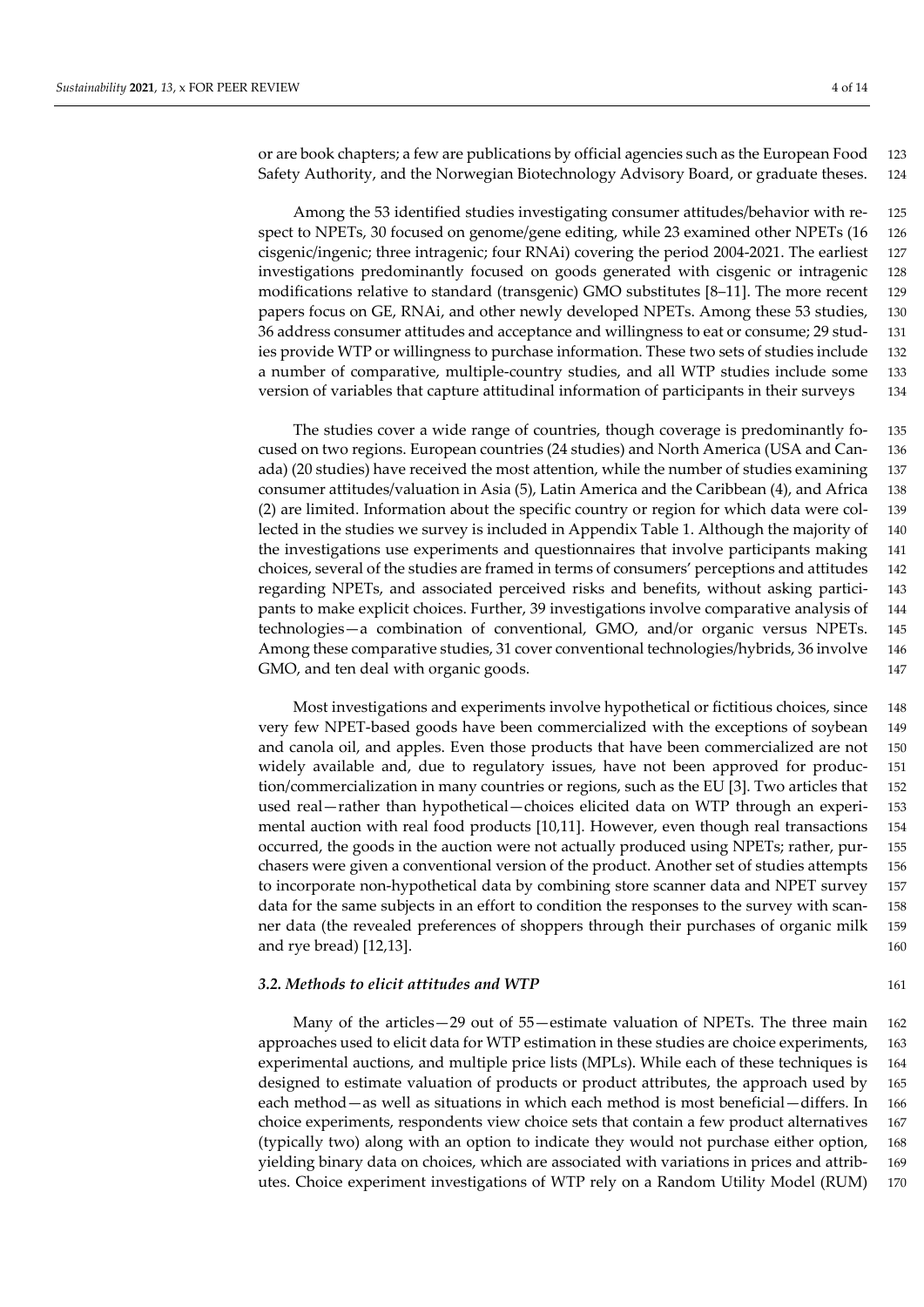and some form of binary (logit or probit) regression model with various degrees of so- 171 phistication to address latent variables and estimate preference heterogeneity, or deal 172 with other statistical challenges like zero willingness-to-pay for boycott/protest consum- 173 ers and data censoring. Some investigations directly estimate WTP whereas other derive 174 it by using ratios of estimated marginal utility of attributes divided by the negative of the 175 price response. Both are standard ways to derive WTP. Choice experiments are well- 176 suited for situations in which the researchers wish to evaluate multiple attributes of the 177 products. The contract of the contract of the contract of the contract of the contract of the contract of the contract of the contract of the contract of the contract of the contract of the contract of the contract of the

Experimental auction approaches directly elicit WTP measures by having partici- 179 pants bid directly on food products with varying attributes. These WTP measures can 180 then be used in simple statistical tests (such as t-tests to evaluate whether, say, WTP elic- 181 ited under two conditions significantly differs) or in linear regression models, depending 182 on the design of the research. Experimental auction studies are typically used when there 183 is a single focal attribute (or condition) that researchers wish to estimate WTP for. Auc- 184 tions also require real purchases due to greater threat of hypothetical biases [14]. In the 185 context of NPETs, these studies evaluate differences in WTP between conventional and 186 modified product variants. As noted previously, the lack of commercialized NPET-based 187 products limits the use of methods that rely on non-hypothetical choices; few studies on 188 consumer valuation of NPETs have used experimental auctions [10,11]. 189

MPL-based studies present respondents a list of prices for two products (at a time). 190 One of the products' prices incrementally changes in each row of the list. The respondent 191 makes a choice between each product in each row. The approach captures when the re- 192 spondent switches from one product to the other or to none. These studies frequently use 193 interval regression to analyze the data derived from MPL studies [15,16]. 194

The novelty of NPETs means that, unless researchers trade out NPET-based products 195 for conventional products at the end of the experiment (after presenting choices as real) 196 [10], most studies are by necessity hypothetical. While there are widespread concerns 197 about biased valuation estimates resulting from hypothetical decisions, hypothetical 198 choices—and consequences of hypothetical studies, such as hypothetical bias—have been 199 widely studied [14]. Researchers have developed methods to reduce overestimates of val- 200 uation stemming from the hypothetical nature of these choices, including the use of cheap 201 talk scripts—which remind participants to think about budget constraints or other de- 202 mands on their money, certainty follow-ups that ask how sure they are about their deci- 203 sion, and honesty priming tasks, as well as valuation calibration techniques, among others 204 [14,17,18]. While hypothetical bias has been widely documented, multiple studies in con- 205 sumer choice settings have noted that the bias affects the WTP level—that is, the total 206 amount the consumer is willing to pay for the good—but not marginal WTP for attributes 207 [19,20]. 208

A few studies complemented quantitative methods to understanding consumer percep- 209 tions with qualitative approaches. Qualitative studies (or components of studies) included 210 interacting with small numbers of participants in focus groups [21] and face-to-face inter- 211 views [21,22], as well as eliciting open-ended responses to questions from large numbers 212 of participants in online surveys [23]. This qualitative research identified themes related 213 to consumer attitudes towards NPETs, including concerns about risks of the use of these 214 novel technologies for human and environmental health, perceptions of unnaturalness of 215 the NPET-derived organisms, distrust in firms' use of NPETs to modify organisms, and 216 misperceptions about the food production system (e.g., concerns that modifying dairy 217 cattle to eliminate horns would prevent them from fighting off predators) [21–23]. 218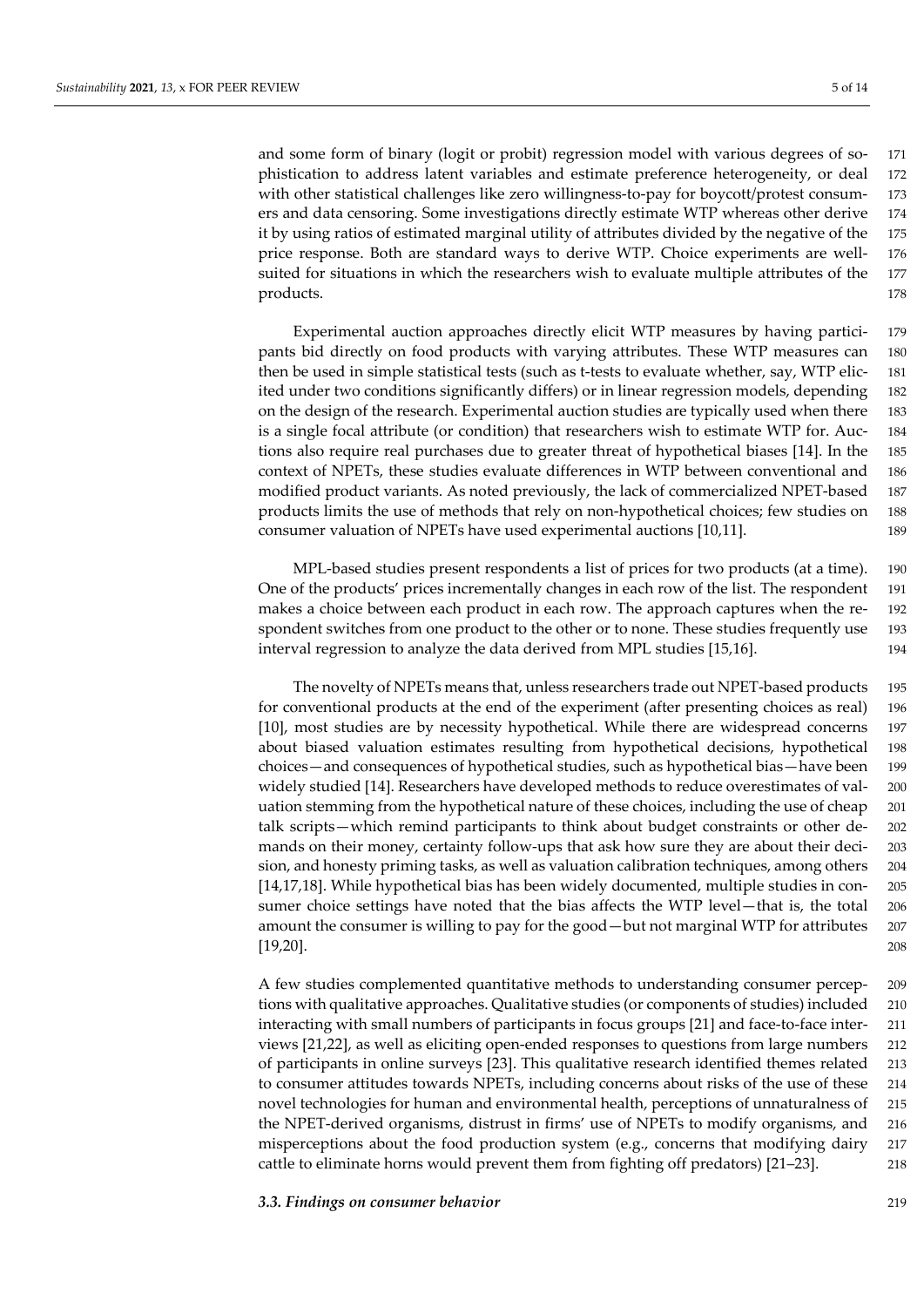The first key—and quite robust—finding is that consumers on average discount food 220 goods generated using NPETs relative to foods produced using traditional breeding tech- 221 niques. All studies reflect this discounting of NPET-based goods relative to conventional 222 goods (or NPET-based improvements relative to similar improvements generated from 223 conventional breeding techniques), when averaging over all consumers surveyed or sub- 224 jects in experiments. However, when compared to WTP for (transgenic) GMOs, NPET- 225 based innovations and goods tend to be valued more highly than their GMO counterparts, 226 provided they embody improvements beneficial to the environment or human and animal 227 health. This finding is also robust. 228

Another important result common to many investigations is that there exists multi- 229 dimensional heterogeneity among consumers with respect to their acceptance of and WTP 230 for NPETs. Forty-three investigations find some form of heterogeneity, either by identify- 231 ing a segment of consumers who heavily discount the novel foods or are not willing to 232 consume or purchase them at any price; or through statistically significant standard devi- 233 ations of estimated parameters capturing the range of WTPs in the sampled population. 234 Consumers show heterogeneous levels of knowledge about NPETs, have various atti- 235 tudes towards food innovations and technology, have variable ethical concerns about nat- 236 uralness of NPET-based foods, and have varying concerns about the risk the use of NPETs 237 presents for health and the environment. These multiple aspects influence the willingness 238 to consume and WTP for NPET-based novel foods, including products that feature im- 239 proved attributes with clear, tangible benefits to the consumer or society. This also means 240 that there is a market segment for these novel foods when they offer additional health, 241 taste or environmental benefits, appealing to consumers who are open to food innovations 242  $[24-26]$ . 243

An important source of heterogeneity seems to arise from consumers' country of res- 244 idence, which may reflect varying regulatory approaches or cultural values; for instance, 245 trust in the regulatory bodies of one's home country is associated with attitudes towards 246 approved technologies [21]. All but one study find marked differences in WTP or willing- 247 ness to consume among countries. The exception (Ferrari et al. [27]) compares young con- 248 sumers in Belgium and the Netherlands, neighboring countries with a common culture, 249 who are "millennials" or members of Generation Z, who may be more accepting of the 250 use of NPET technology than older generations [28]. The range of attitudes, concerns and 251 attitudes gets amplified with geographic and cultural distance, which reflects findings 252 from the literature on GMO-based agriculture and food [29,30]. In particular, the divide 253 between the European continent and North America is as striking as it was for GMO- 254 based foods. For example, French consumers have lower acceptance and/or WTP for 255 NPET-based foods than U.S. and Canadian consumers do (see, for instance, Lusk and 256 Rozan [9] on vegetables; Marette et al. [24,25] for apples; Narh et al. [31] on rice; and Shew 257 et al. [15] on acceptance of CRISPR rice). In addition, in many WTP studies based on dis- 258 crete choices, the standard deviations of most relevant parameters are significant, indicat- 259 ing that the valuation of attributes is heterogeneous. Within Europe, perceived risks and 260 concerns about NPET-derived food are much lower than they were for transgenic food 261 but they remain highly heterogeneous across countries [32–36]. 262

The heterogeneity of acceptance and valuation of NPET-derived foods extends to the 263 type of food item and the process level, which is reminiscent of findings for GMO-based 264 food [29,30]. The lowest levels of acceptance are for meat and milk [37]. The relative WTP 265 for NPET-derived fresh tomato and spinach is higher than the WTP in processed form 266 (pasta sauce, frozen spinach). The opposite is true for bacon and pork produced using 267 NPETs. WTP for NPET-derived bacon—a more highly processed product—is higher than 268 the WTP for pork [38]. 269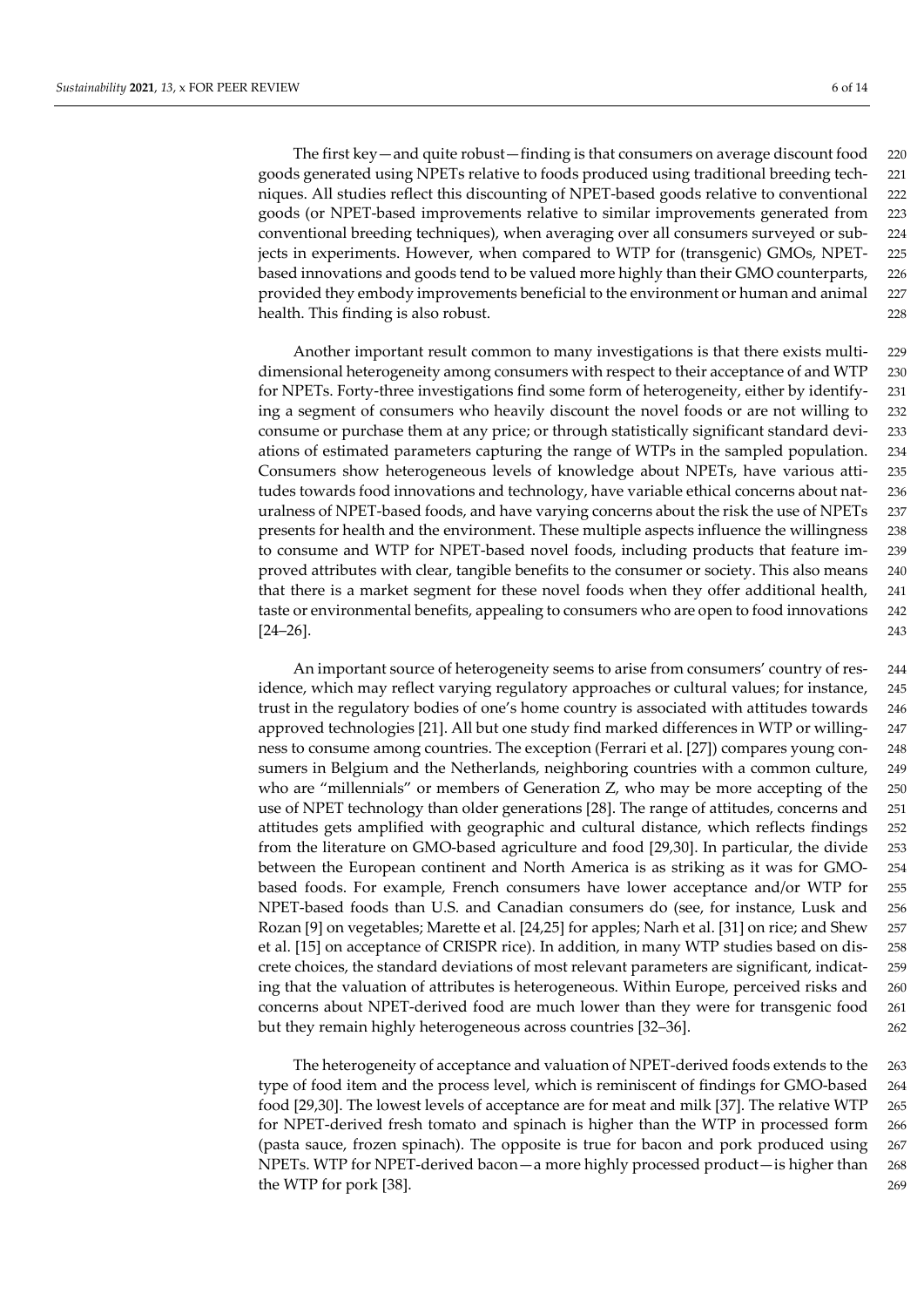WTP for NPET-derived foods increases with tangible improvements such as tastier 270 grapes, improved nutritional value, or environmental benefits (reduced pesticides, water 271 use) or improve animal welfare. Marginal improvements such as color of grapes or bene- 272 fits accruing to farmers (more muscle mass on animals) tend to be discounted in NPET 273 valuation experiments. However, the premium over conventional substitutes lacking the 274 tangible improvements is limited in all these experiments. Unless some superlative attrib- 275 ute is added, the improvements brought about by NPETs are likely to result in incremen- 276 tal increases in WTP rather than drastic changes yielding higher valuations for NPET- 277 derived products. 278

Knowledge—in various forms—also appears to be an important factor in consumer 279 response to NPETs. Higher levels of knowledge about science and technology promote 280 acceptance/WTP for the use of NPETs and NPET-derived products [21,27]. Greater 281 knowledge about the product being modified—specifically, in this case, wines—also pro- 282 motes greater WTP for NPET-based products [28]. Interestingly, basic familiarity with 283 products that contain modified ingredients may also promote attitudes. A study of atti- 284 tudes towards GMOs in the US found that residents of Vermont—which implemented the 285 first GMO labeling policy in the US—became more positive towards GMOs after the im- 286 plementation of the labeling policy relative to residents of other states [39]. 287

An experiment that educated consumers about the function of genetic modification 288 technology in food production via a five-week course suggests a causal role for knowledge 289 [7]. Participants in the course developed more positive attitudes, greater willingness to 290 consume the foods, and decreased perceived risk of the foods during the course in three 291 countries: the US, the UK, and the Netherlands. A recent finding on knowledge and sup- 292 port for GMOs highlights the importance of objective (i.e., measurable)—as opposed to 293 subjective (self-reported)—knowledge [40]. Those individuals who were the most op- 294 posed to the use of GMOs had the lowest levels of objective knowledge, but believed that 295 they had high levels of knowledge about GMOs [40]. Several investigations focus on in- 296 formation and communication strategies implications to increase acceptance of these 297 NPETs, building on lessons learned with GMOs (see De Marchi et al. [41], Marette et al. 298 [24], Edenbrandt et al. [42]). However, consumers can get confused by conflicting mes- 299 sages and these cancel out [10,11]. 300

A time aspect: for GMO, EU consumers were much more worried in 2010 than they 301 were in 2019 about GMO in their food supply. The concern for GE is already small relative 302 to GMOs, so NPET-based foods may have an easier transition to acceptance. 303

In experiments addressing labelling of NPETs derived foods, labelling is preferred, 304 especially in European countries [10–12,21,27,36,43]. To the extent that consumers may 305 feel deceived if not informed about the use of NPETs in the development of ingredients 306 or foods they purchase, there is a legitimate reason to add a label, including on imported 307 goods [44]. However, consumers may pay less attention to attributes—including the use 308 of NPETs—in real buying/retailing environment when information and sensory overload 309 is heightened. 310

# **4. Implications and Conclusions** 311

In summary and with the appropriate qualifiers spelled out in the previous sections, 312 the accumulated evidence suggests that large segments of consumers, but not all, are will- 313 ing to consume and pay for NPET-derived foods, especially if they embody useful traits 314 that the consumers perceive as beneficial for human and animal health and the environ- 315 ment. However, these foods tend to be discounted relative to close substitutes obtained 316 through conventional breeding methods. In most situations when informed about these 317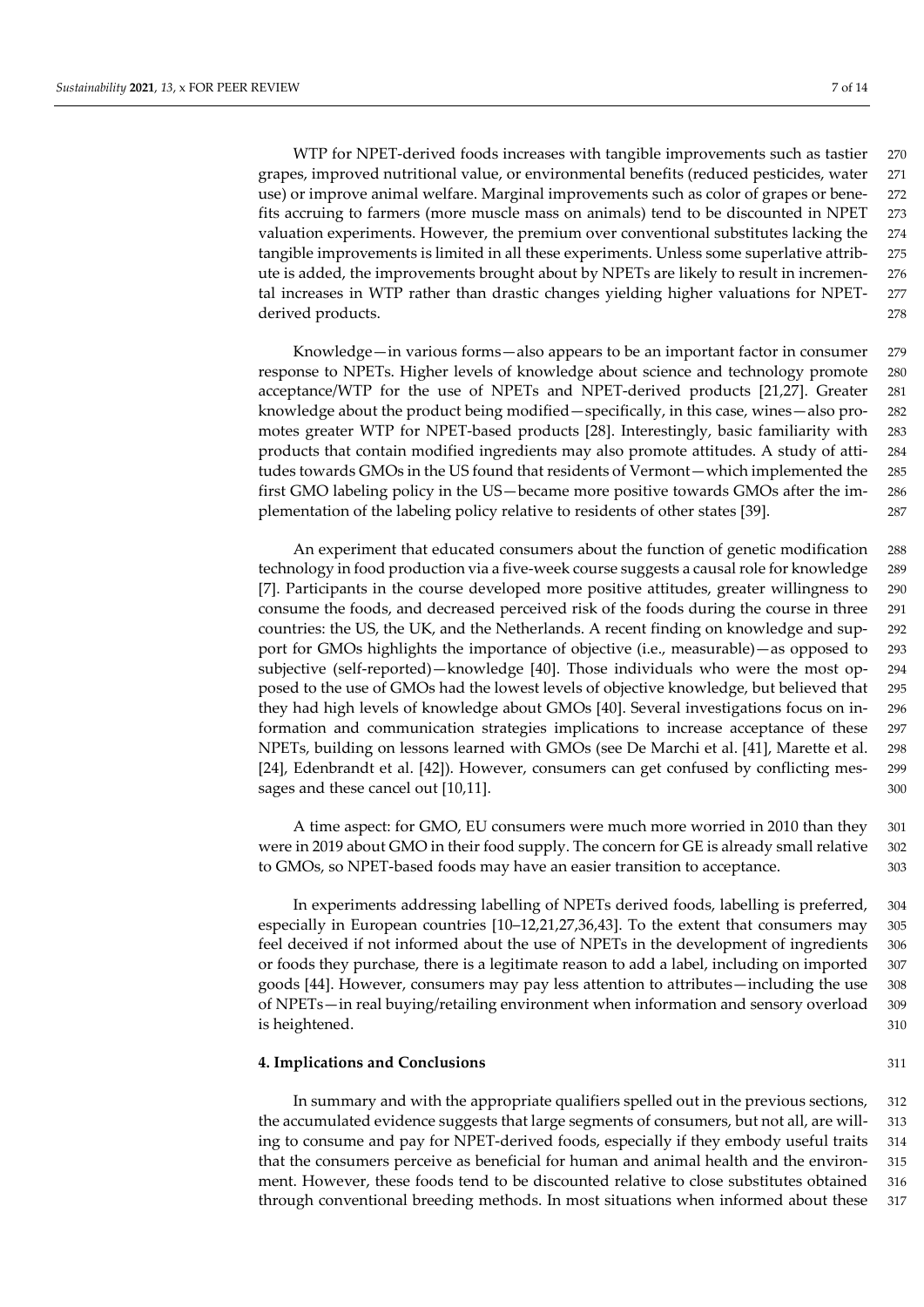useful traits, consumers discount NPET-derived foods to a lesser extent than their trans- 318 genic (GMO) substitutes. They also find them more "natural" although their knowledge 319 about and familiarity with NPETs are limited. 320

The major limitation of current knowledge on consumers' behavior vis a vis NPETs is that 321 most of these elicited WTPs and attitudes are based on hypothetical choices and/or in ar- 322 tificial settings of lab experiments, experimental auctions, or online surveys. The limited 323 commercialization of NPET-based foods precludes study of consumer preferences for 324 these products under more natural, or at least incentivized, conditions. Future validation 325 or falsification of these findings in real retailing situations will be possible once these novel 326 foods become widely available. **327** and  $\frac{327}{2}$ 

Labelling is probably preferable as consumers are concerned by process attributes and 328 want to know the improved characteristics of the novel food and how they have been 329 derived. It remains to be seen how consumers will react in real shopping environments 330 when a deluge of information signals might cancel each other and might not be as instru- 331 mental as declared in hypothetical choices. Colson's work suggests this possibility in an 332 auction setting [10,11]. However, the incorporation of NPET-based ingredients may also 333 promote acceptance of the technology if labeling is present to help consumers make the 334 connection, as apparently occurred with GMO-labeling [39]. 335

We assessed the promising demand side of the market for NPET-derived foods. How will 336 the supply side shape up and how will specialized markets develop for NPET-derived 337 foods? NPETs do not require the scale of transgenic biotechnology as they are much less 338 expensive in the R&D stage, especially for emerging techniques like CRISPR [45]. These 339 technologies, initially driven by non-profit research institutions, have led to an unusual 340 number of patents globally, and many startups [46,47]. Nevertheless, scale is useful for 341 marketing and distribution aspects of food and food retail markets are typically competi- 342 tive environments. It would be useful to assess commercialization efforts of these novel 343 foods. The current regulatory uncertainty on NPETs may also inhibit the emergence of 344 these markets [3,48,49]. 345

**Supplementary Materials:** The following Table S1 is available online at www.mdpi.com/xxx/Table 346 S1: details of WTP and attitudes towards NPETs.  $347$ 

**Author Contributions:** JB and CG contributed equally to all elements of the article. 348

**Funding:** Beghin acknowledges funding support by the M. Yanney Chair at University of Nebraska 349 Lincoln. 350

**Data Availability Statement:** A supplemental excel sheet detailing the studies' characteristics is 351 available online. 352

**Acknowledgments:** We thank, Shawn Arita, Anastasia Bodnar, Anne-Celia Disdier, Stephan 353 Marette, and Elisa Mojduszka for discussions. 354

**Conflicts of Interest:** The authors declare no conflict of interest. The funder had no role in the design 355 of the study; in the collection, analyses, or interpretation of data; in the writing of the manuscript, 356 or in the decision to publish the results. 357

## **Appendix A Table 1: Articles on NPETs Included in the Review** 358

359

| Authors                 | Commodity/food<br>item | <b>WTP</b>         | Attitude<br>acceptanc<br>е | $GMO$ GE          |            | Non GE<br><b>NPETs</b> | Conven-<br>tional |    | Organic Country |
|-------------------------|------------------------|--------------------|----------------------------|-------------------|------------|------------------------|-------------------|----|-----------------|
| An et al. $(2019)$ [50] | canola oil             | $\mathbf{v}$<br>л. |                            | $\mathbf{v}$<br>A | 77.77<br>⋏ | na                     | na                | na | Canada          |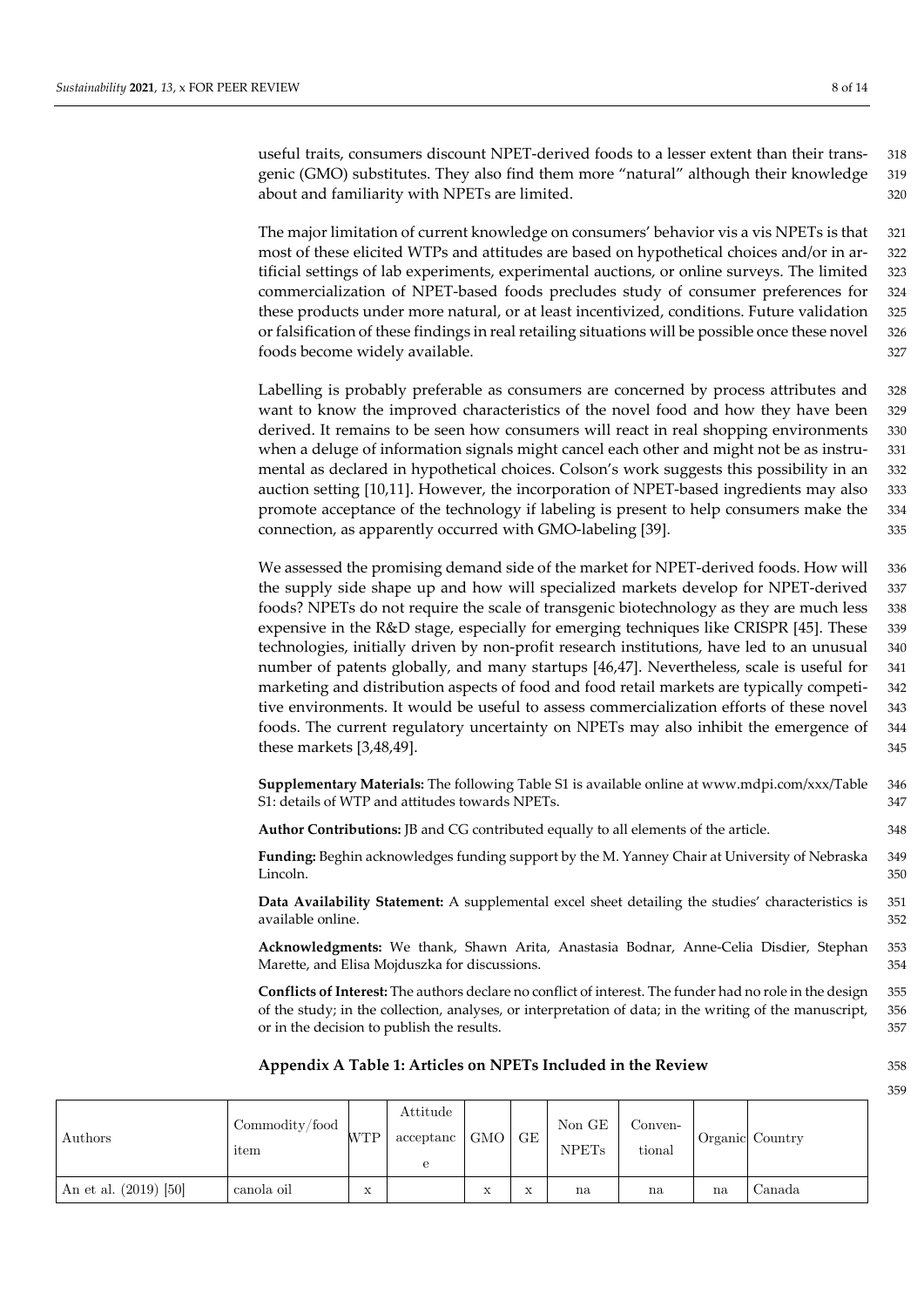| Authors                                                   | Commodity/food<br>item                     | WTP         | Attitude<br>acceptance<br>e | <b>GMO</b>  | GE          | Non GE<br>${\rm NPETs}$ | Conven-<br>tional | Organic     | Country                                       |
|-----------------------------------------------------------|--------------------------------------------|-------------|-----------------------------|-------------|-------------|-------------------------|-------------------|-------------|-----------------------------------------------|
| Arias-Salazar et al. (2019)<br>$[51]$                     | food, crops, rice,<br>beans                |             | X                           | na          | X           | na                      | na                | na          | Costa Rica                                    |
| Britton & Tonsor (2019)<br>$[52]$                         | beef                                       | X           |                             | na          | na          | RNAi                    | na                | na          | <b>USA</b>                                    |
| Britton & Tonsor $(2020)$<br>$[53]$                       | beef                                       |             | X                           | na          | na          | RNAi                    | na                | na          | <b>USA</b>                                    |
| Borrello et al. $(2021)$ [28]                             | wine                                       | $\mathbf x$ | $\mathbf X$                 |             | $\mathbf X$ | na                      | $\mathbf X$       |             | Italy                                         |
| Busch et al. (2021) [37]                                  | wheat, humans,<br>milk, beef, pork         |             | $\mathbf x$                 | na          | X           | na                      | na                | na          | Canada, Austria,<br>USA, Germany,<br>Italy    |
| Caputo et al. (2020) [38]                                 | pork, tomato,<br>spinach                   | X           | X                           | X           | X           | na                      | $\mathbf X$       | $\mathbf X$ | <b>USA</b>                                    |
| Colson & Huffman $(2011)$<br>$[10]$                       | vegetables                                 | X           |                             | X           | na          | intragenic              | $\mathbf X$       | na          | <b>USA</b>                                    |
| Colson et al. $(2011)$ [11]                               | tomato, broccoli,<br>potato                | $\mathbf X$ |                             | $\mathbf x$ | na          | intragenic              | $\mathbf X$       | na          | <b>USA</b>                                    |
| De Marchi et al. $(2020)[54]$                             | apples                                     |             | X                           | na          | $\mathbf X$ | na                      | X                 | na          | Italy                                         |
| De Marchi et al. $(2020)[41]$                             | apples                                     |             | X                           | na          | na          | cisgenic                | $\mathbf X$       | na          | Italy                                         |
| De Marchi et al. $(2019)$ [55]                            | apples                                     | $\mathbf x$ |                             | na          | na          | cisgenic                | $\mathbf X$       | na          | Italy                                         |
| De Steur et al. $(2016)$ [56]                             | tomato, broccoli,<br>potato,<br>vegetables | X           | X                           | X           | na          | intragenic              | $\mathbf X$       | na          | USA, China,<br>France, NZ                     |
| Delwaide et al. $(2015)$ [57]                             | rice                                       | X           | X                           | X           | na          | cisgenic                | $\mathbf X$       |             | Belgium, France,<br>Netherlands,<br>Spain, UK |
| Edenbrandt $(2018)$ [12]                                  | rye bread                                  | $\mathbf x$ |                             | $\mathbf x$ | na          | cisgenic                | $\mathbf x$       | X           | Denmark                                       |
| Edenbrandt et al. (2018a)<br>$[13]$                       | rye bread                                  | $\mathbf x$ |                             | $\mathbf X$ | na          | cisgenic                | $\mathbf X$       | $\mathbf X$ | Demmark                                       |
| Edenbrandt et al. (2018b)<br>$[42]$                       | grapes                                     | $\mathbf x$ |                             | $\mathbf X$ | na          | cisgenic                | $\mathbf X$       | na          | <b>USA</b>                                    |
| European Food Safety<br>Authority (EFSA) (2010)<br>$[32]$ | food, drink                                |             | X                           | $\mathbf X$ | na          | na                      | $\mathbf X$       | na          | $EU-27$                                       |
| European Food Safety<br>Authority (EFSA) (2019)<br>$[34]$ | food, drink                                |             | $\mathbf x$                 | $\mathbf X$ | $\mathbf X$ | na                      | $\mathbf x$       | na          | $\rm EU\text{-}27$                            |
| Farid et al. $(2020)$ [58]                                | food, crops                                | $\mathbf X$ | $\mathbf x$                 | na          | $\mathbf X$ | na                      | na                | na          | Japan                                         |
| Ferrari et al. $(2020)$ [27]                              | $\operatorname{food}$                      |             | X                           | X           | $\mathbf X$ | na                      | na                | na          | Belgium,<br>${\bf Netherlands}$               |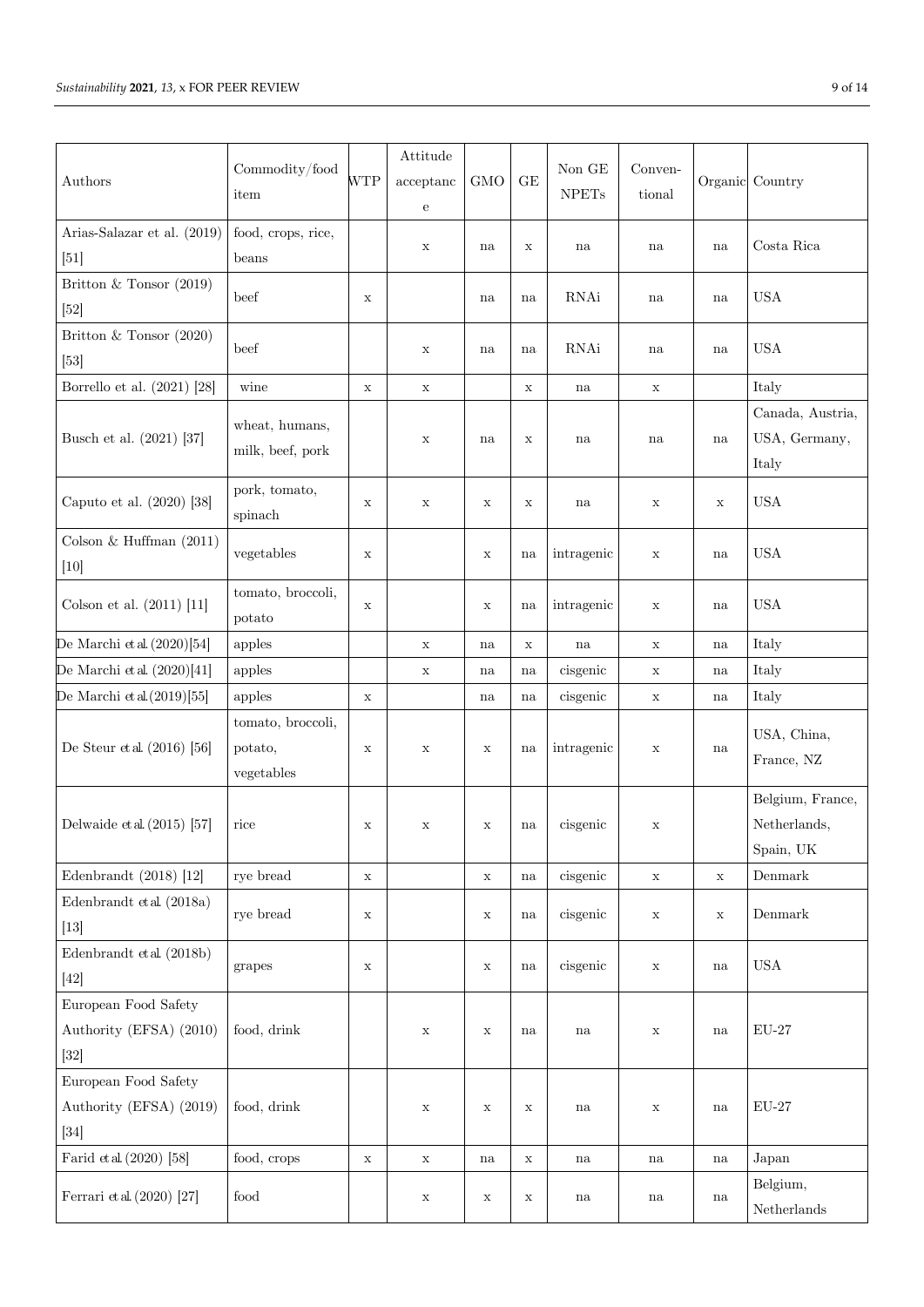| Authors                                                    | Commodity/food<br>item                                                | <b>WTP</b>  | Attitude<br>acceptance<br>e | <b>GMO</b>  | GE          | Non GE<br><b>NPETs</b> | Conven-<br>tional | Organic     | Country                                                 |
|------------------------------------------------------------|-----------------------------------------------------------------------|-------------|-----------------------------|-------------|-------------|------------------------|-------------------|-------------|---------------------------------------------------------|
| Gaskell et al. (2011) [35]                                 | food                                                                  |             | $\mathbf x$                 | $\mathbf x$ | na          | cisgenic               | $\mathbf X$       | na          | $EU-27$                                                 |
| Gatica-Arias et al. (2019)                                 | food, crops, rice,                                                    |             | X                           | na          | X           | na                     | na                | na          | Costa Rica                                              |
| [59]                                                       | beans                                                                 |             |                             |             |             |                        |                   |             |                                                         |
| Ishii & Araki (2016) [43]                                  | food                                                                  |             | $\mathbf x$                 | na          | na          | na                     | na                | na          | na                                                      |
| Kato-Nitta et al. (2021)<br>[60]                           | tomato, pork                                                          |             | X                           | X           | $\mathbf X$ | na                     | $\mathbf X$       | na          | Japan                                                   |
| Kato-Nitta et al. (2019) [61]                              | crops                                                                 |             | $\mathbf x$                 | $\mathbf X$ | $\mathbf X$ | na                     | $\mathbf X$       | na          | Japan                                                   |
| Kilders & Caputo (2021)<br>[62]                            | $\operatorname{milk}$                                                 | X           |                             | na          | X           | na                     | $\mathbf X$       | na          | <b>USA</b>                                              |
| Kronberger et al. (2014)<br>$[36]$                         | animals, human,<br>plants, apples                                     |             | X                           | X           |             | cisgenic               | $\mathbf X$       |             | Austria, Japan,<br>$\mathrm{EU}\text{-}27$              |
| Lusk & Rozan $(2006)$ [9]                                  | vegetables                                                            |             | $\mathbf x$                 | $\mathbf X$ | na          | ingenic                |                   |             | $\operatorname*{France}\operatorname*{USA}$             |
| Lusk et al. $(2018)$ [63]                                  | food                                                                  | X           | $\mathbf x$                 | X           | $\mathbf x$ | cisgenic               | $\mathbf X$       | na          | <b>USA</b>                                              |
| Marette et al. $(2021a)$ [24]                              | apples                                                                | X           |                             | X           | X           | na                     | $\mathbf X$       | na          | France, USA                                             |
| Marette et al. $(2021b)$ [25]                              | apples                                                                | X           |                             | $\mathbf x$ | X           | na                     | $\mathbf X$       | na          | France, USA                                             |
| McFadden et al. (2021)<br>[64]                             | oranges                                                               | X           |                             | na          | X           | na                     | na                | na          | <b>USA</b>                                              |
| Mielby et al. $(2013)$ [65]                                | crops                                                                 |             | $\mathbf x$                 | X           | na          | cisgenic               | na                | na          | Denmark                                                 |
| Muringai et al. (2020) [66]                                | potato                                                                | $\mathbf X$ | $\mathbf x$                 | $\mathbf x$ | $\mathbf X$ | na                     | $\mathbf X$       | na          | Canada                                                  |
| Narh et al. (2019) [31]                                    | rice                                                                  |             | X                           | $\mathbf X$ | X           | RNAi                   | na                |             | Australia,<br>Belgium,<br>Canada, France,<br><b>USA</b> |
| Nlend Nkott & Temple<br>$(2021)$ [67]                      | $\rm{rice}$                                                           |             | X                           | na          | X           | na                     | na                | na          | Madagascar                                              |
| Norwegian Biotechnology<br>Advisory Board (2020)<br>$[21]$ | fruits, vegetables,<br>wheat, crops,<br>beef, pork,<br>salmon, potato | X           | X                           | $\mathbf x$ | $\mathbf X$ | na                     | na                | $\mathbf X$ | Norway                                                  |
| Pruitt et al. (2021) [68]                                  | potato                                                                | $\mathbf x$ |                             | $\mathbf X$ | $\mathbf X$ | na                     | na                | na          | <b>USA</b>                                              |
| Rousselière & Rousselière<br>$(2017)$ [33]                 | apples                                                                |             | $\mathbf X$                 | X           |             | cisgenic               | na                | na          | EU-27, Norway,<br>Iceland, Turkey                       |
| Schaart (2004) [8]                                         | strawberries                                                          | $\mathbf x$ | $\mathbf x$                 | $\mathbf X$ | na          | cisgenic               | na                | na          | Norway,<br>Denmark, UK                                  |
| Schenk et al. $(2011)$ [69]                                | apples                                                                |             | X                           | $\mathbf X$ | na          | cisgenic               | $\mathbf X$       | na          | Netherlands                                             |
| Shew et al. (2016) [70]                                    | $_{\rm{rice}}$                                                        | $\mathbf X$ | $\mathbf x$                 | $\mathbf X$ | na          | cisgenic               | $\mathbf X$       | na          | India                                                   |
| Shew et al. $(2017)$ [15]                                  | rice                                                                  | X           | $\mathbf X$                 | X           | na          | RNAi                   | $\mathbf X$       | na          | Australia,<br>Belgium,                                  |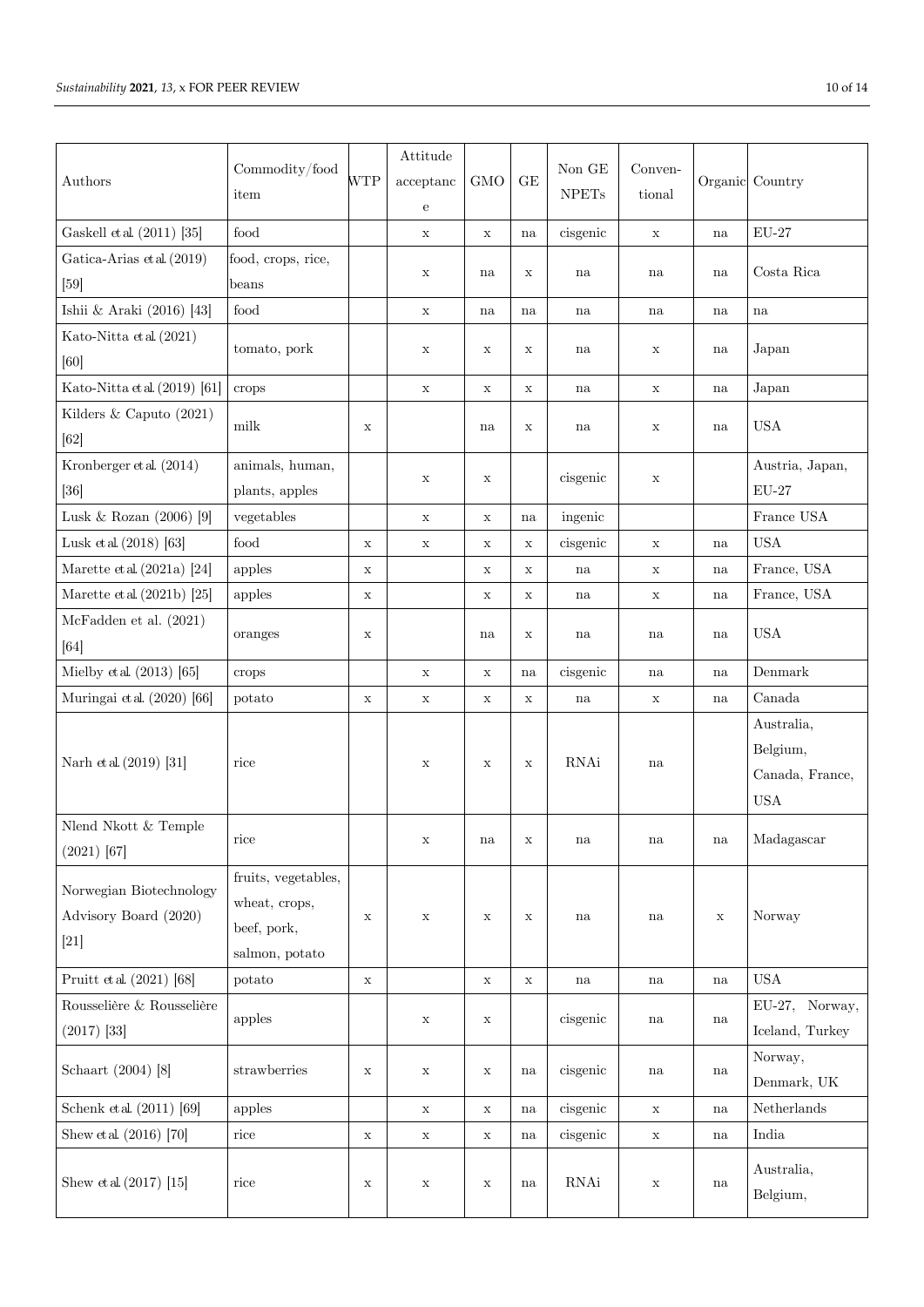| Authors                          | Commodity/food<br>item                                             | <b>WTP</b>  | Attitude<br>acceptanc<br>${\bf e}$ | <b>GMO</b>  | $\mathcal{G}\mathcal{E}$ | Non GE<br><b>NPETs</b> | Conven-<br>tional |             | Organic Country                                         |
|----------------------------------|--------------------------------------------------------------------|-------------|------------------------------------|-------------|--------------------------|------------------------|-------------------|-------------|---------------------------------------------------------|
|                                  |                                                                    |             |                                    |             |                          |                        |                   |             | Canada, France,<br><b>USA</b>                           |
| Shew et al. $(2018)$ [16]        | rice                                                               | X           | $\mathbf x$                        | $\mathbf x$ | $\mathbf x$              | na                     | $\mathbf X$       | na          | Australia,<br>Belgium,<br>Canada, France,<br><b>USA</b> |
| Son & Lim $(2021)$ [71]          | soybean oil,<br>cotton                                             | $\mathbf x$ |                                    | $\mathbf x$ | $\mathbf x$              | na                     | na                | na          | South Korea                                             |
| Tsiboe et al. $(2017)$ [72]      | rice                                                               | $\mathbf x$ |                                    | $\mathbf x$ | na                       | cisgenic               | $\mathbf x$       | na          | Ghana                                                   |
| Uddin et al. (2021) [26]         | grapes                                                             | $\mathbf x$ | $\mathbf x$                        | na          | $\mathbf x$              | na                     | $\mathbf X$       | na          | <b>USA</b>                                              |
| Vasquez Arreaga (2020)<br>$[73]$ | potato, apples,<br>milk, salmon,<br>papaya, sweet<br>$_{\rm corn}$ |             | $\mathbf X$                        | $\mathbf X$ | $\mathbf x$              | na                     | na                | $\mathbf x$ | Canada                                                  |
| Yang & Hobbs (2020) [74]         | $\operatorname{food}$                                              |             | $\mathbf x$                        |             | $\mathbf x$              | na                     | na                | na          | Canada                                                  |
| Yang $&$ Hobbs (2020) [75]       | apples                                                             | $\mathbf x$ |                                    | $\mathbf X$ | $\mathbf x$              | na                     | $\mathbf x$       | na          | Canada                                                  |
| Yunes et al. (2019) [76]         | pork                                                               |             | $\mathbf x$                        | na          | X                        | na                     | na                | na          | <b>Brazil</b>                                           |
| Yunes et al. $(2021)$ [22]       | beef                                                               |             | $\mathbf X$                        | na          | $\mathbf x$              | na                     | na                | na          | <b>Brazil</b>                                           |

# **References** 361

1. Sticklen, M.; Others Transgenic, cisgenic, intragenic and subgenic crops. *Adv Crop Sci Tech* **2015**, *3*, e123. 362

2. Gholizadeh, P.; Köse, Ş.; Dao, S.; Ganbarov, K.; Tanomand, A.; Dal, T.; Aghazadeh, M.; Ghotaslou, R.; Ahangarzadeh Rezaee, 363 M.; Yousefi, B.; et al. How CRISPR-Cas System Could Be Used to Combat Antimicrobial Resistance. *Infect. Drug Resist.* **2020**, *13*, 1111– 364

1121. 365 3. Purnhagen, K.; Wesseler, J. EU regulation of new plant breeding technologies and their possible economic implications for the 366 EU and beyond. *Appl. Econ. Perspect. Policy* **2020**, doi:10.1002/aepp.13084. 367

4. Qaim, M. Role of new plant breeding technologies for food security and sustainable agricultural development. *Appl. Econ.* 368 *Perspect. Policy* **2020**, *42*, 129–150. 369

5. Beghin, J.C. Sanitary and Phytosanitary Measures. In *Current Issues in Global Agricultural and Trade Policy: Essays in Honour of* 370 *Timothy E Josling*; books.google.com, 2021; pp. 159–180. 371

6. Escrig-Olmedo, E.; Munoz-Torres, M.J.; Fernandez-Izquierdo, M.A. Socially responsible investing: sustainability indices, ESG 372 rating and information provider agencies. *International Journal of Sustainable Economy* **2010**, *2*, 442–461. 373

7. McPhetres, J.; Rutjens, B.T.; Weinstein, N.; Brisson, J.A. Modifying attitudes about modified foods: Increased knowledge leads 374 to more positive attitudes. *J. Environ. Psychol.* **2019**, *64*, 21–29. 375

8. Schaart, J.G. Towards consumer-friendly cisgenic strawberries which are less susceptible to Botrytis cinerea. **2004**. 376

9. Lusk, J.L.; Rozan, A. Consumer acceptance of ingenic foods. *Biotechnol. J.* **2006**, *1*, 1433–1434. 377

- 10. Colson, G.; Huffman, W.E. Consumers' Willingness to Pay for Genetically Modified Foods with Product-Enhancing Nutritional 378 Attributes. *Am. J. Agric. Econ.* **2011**, *93*, 358–363. 379
- 11. Colson, G.J.; Huffman, W.E.; Rousu, M.C. Improving the Nutrient Content of Food through Genetic Modification: Evidence from 380 Experimental Auctions on Consumer Acceptance. *J. Agric. Resour. Econ.* **2011**, *36*, 343–364. 381
- 12. Edenbrandt, A.K. Demand for pesticide-free, cisgenic food? Exploring differences between consumers of organic and 382 conventional food. *British Food Journal* **2018**. 383
- 13. Edenbrandt, A.K.; Gamborg, C.; Thorsen, B.J. Consumers' preferences for bread: Transgenic, cisgenic, organic or pesticide-free? 384 *J. Agric. Econ.* **2018**, *69*, 121–141. 385
- 360
-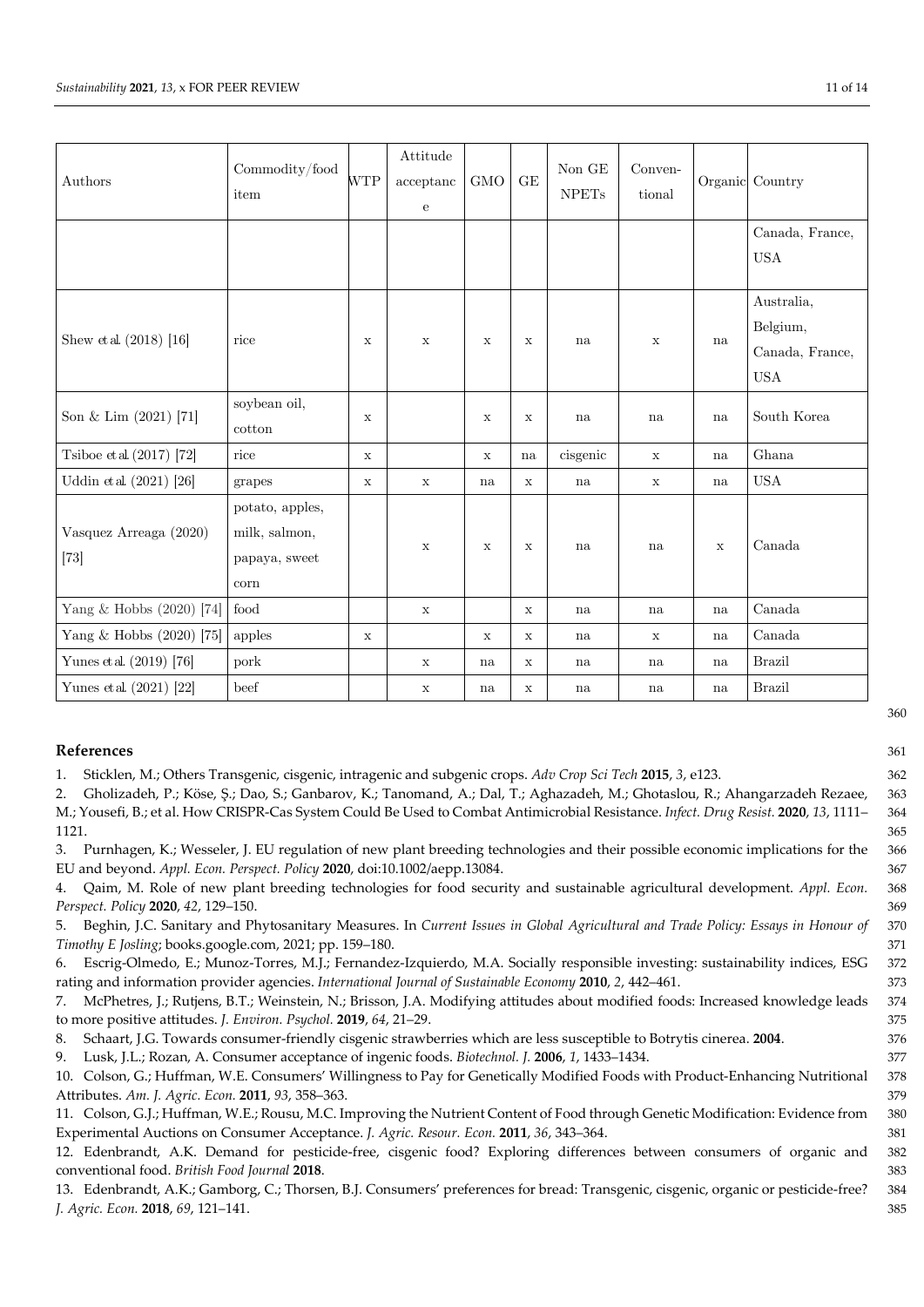| 14. Penn, J.M.; Hu, W. Understanding hypothetical bias: An enhanced meta-analysis. Am. J. Agric. Econ. 2018, 100, 1186-1206.                 | 386 |
|----------------------------------------------------------------------------------------------------------------------------------------------|-----|
| 15. Shew, A.M.; Danforth, D.M.; Nalley, L.L.; Nayga, R.M.; Tsiboe, F.; Dixon, B.L. New innovations in agricultural biotech:                  | 387 |
| Consumer acceptance of topical RNAi in rice production. Food Control 2017, 81, 189-195.                                                      | 388 |
| 16. Shew, A.M.; Nalley, L.L.; Snell, H.A.; Nayga, R.M.; Dixon, B.L. CRISPR versus GMOs: Public acceptance and valuation. Global              | 389 |
| Food Security 2018, 19, 71-80.                                                                                                               | 390 |
| 17. Lusk, J.L. Effects of Cheap Talk on Consumer Willingness-to-Pay for Golden Rice. Am. J. Agric. Econ. 2003, 85, 840-856.                  | 391 |
| 18. de-Magistris, T.; Gracia, A.; Nayga, R.M. On the Use of Honesty Priming Tasks to Mitigate Hypothetical Bias in Choice                    | 392 |
| Experiments. Am. J. Agric. Econ. 2013, 95, 1136-1154.                                                                                        | 393 |
| 19. Alfnes, F.; Atle G. Guttormsen; Gro Steine; Kari Kolstad Consumers' Willingness to Pay for the Color of Salmon: A Choice                 | 394 |
| Experiment with Real Economic Incentives. Am. J. Agric. Econ. 2006, 88, 1050-1061.                                                           | 395 |
| 20. Lusk, J.L.; Schroeder, T.C. Are choice experiments incentive compatible? A test with quality differentiated beef steaks. Am. J.          | 396 |
| Agric. Econ. 2004, 86, 467-482.                                                                                                              | 397 |
| 21. Board, N.B.A. Norwegian consumers' attitudes toward gene editing in Norwegian agriculture and aquaculture 2020.                          | 398 |
| 22. Yunes, M.C.; Osório-Santos, Z.; von Keyserlingk, M.A.G.; Hötzel, M.J. Gene Editing for Improved Animal Welfare and                       | 399 |
| Production Traits in Cattle: Will This Technology Be Embraced or Rejected by the Public? Sustainability 2021, 13, 4966.                      | 400 |
| 23. Ritter, C.; Shriver, A.; McConnachie, E.; Robbins, J.; von Keyserlingk, M.A.G.; Weary, D.M. Public attitudes toward genetic              | 401 |
| modification in dairy cattle. PLoS One 2019, 14, e0225372.                                                                                   | 402 |
| 24. Marette, S.; Disdier, A.-C.; Beghin, J.C. A comparison of EU and US consumers' willingness to pay for gene-edited food: Evidence         | 403 |
| from apples. Appetite 2021, 159, 105064.                                                                                                     | 404 |
| 25. Marette, S.; Beghin, J.; Disdier, A.-C.; Mojduszka, E. Can foods produced with new plant engineering techniques succeed in the           | 405 |
| marketplace? A case study of apples. 2021, 36 p.                                                                                             | 406 |
| 26. Uddin, A.; Gallardo, K.; Rickard, B.J.; Alston, J.M.; Sambucci, O. Are Consumers Willing to Accept Gene Edited Fruit? An                 | 407 |
| Application to Quality Traits for Fresh Table Grapes. 2021.                                                                                  | 408 |
| 27. Ferrari, L.; Baum, C.M.; Banterle, A.; Hans, D.S. Attitude and labelling preferences towards gene-edited food: a consumer study          | 409 |
| amongst millennials and Generation Z. British Food Journal 2020, 123, 1268-1286.                                                             | 410 |
| 28. Borrello, M.; Cembalo, L.; Vecchio, R. Role of information in consumers' preferences for eco-sustainable genetic improvements            | 411 |
| in plant breeding. PLoS One 2021, 16, e0255130.                                                                                              | 412 |
| 29. Lusk, J.L.; Jamal, M.; Kurlander, L.; Roucan, M.; Taulman, L. A Meta-Analysis of Genetically Modified Food Valuation Studies.            | 413 |
| J. Agric. Resour. Econ. 2005, 30, 28-44.                                                                                                     | 414 |
| 30. Lusk, J.L. Chapter 10 Consumer Preferences for Genetically Modified Food. In Genetically Modified Food and Global Welfare; Colin,        | 415 |
| A.C., GianCarlo, M., Ian, S., Eds.; Frontiers of Economics and Globalization; Emerald Group Publishing Limited, 2011; Vol. 10, pp.           | 416 |
| 243-262 ISBN 9780857247582.                                                                                                                  | 417 |
| 31. Narh, A.B.; Nalley, L.L.; Price, H.; Shew, A.M.; Nayga, R.M. A Multi-Country Study of the Willingness-to-Consume Alternative             | 418 |
| (RNAi, CRISPR and Cisgenic) Genetically Modified Food. 2019.                                                                                 | 419 |
| 32. Eurobarometer, S. 354, 2010, Food-related risks, Conducted by TNS Opinion & Social at the request of the European Food Safety            | 420 |
| Authority (EFSA). TNS Opinion & Social Avenue Herrmann Debroux 40, 1160.                                                                     | 421 |
| 33. Rousselière, D.; Rousselière, S. Is biotechnology (more) acceptable when it enables a reduction in phytosanitary treatments? A           | 422 |
| European comparison of the acceptability of transgenesis and cisgenesis. PLoS One 2017, 12, e0183213.                                        | 423 |
| 34. 2019 Eurobarometer on Food Safety in the EU Available online: https://www.efsa.europa.eu/en/corporate/pub/eurobarometer19                | 424 |
| (accessed on Aug 23, 2021).                                                                                                                  | 425 |
| 35. Gaskell, G.; Allansdottir, A.; Allum, N.; Castro, P.; Esmer, Y.; Fischler, C.; Jackson, J.; Kronberger, N.; Hampel, J.; Mejlgaard, N.;   | 426 |
| et al. The 2010 Eurobarometer on the life sciences. Nat. Biotechnol. 2011, 29, 113-114.                                                      | 427 |
| 36. Kronberger, N.; Wagner, W.; Nagata, M. How Natural Is "More Natural"? The Role of Method, Type of Transfer, and Familiarity              | 428 |
| for Public Perceptions of Cisgenic and Transgenic Modification. Sci. Commun. 2014, 36, 106-130.                                              | 429 |
| 37. Busch, G.; Ryan, E.; von Keyserlingk, M.A.G.; Weary, D.M. Citizen views on genome editing: effects of species and purpose.               | 430 |
| Agric. Human Values 2021, doi:10.1007/s10460-021-10235-9.                                                                                    | 431 |
| 38. Caputo, V.; Lusk, J.; Kilders, V. Consumer Acceptance of Gene Edited Foods: A nationwide survey on US consumer beliefs,                  | 432 |
| knowledge, understanding, and willingness to pay for gene-edited foods under different treatments. FMI Foundation report 2020.               | 433 |
| 39. Kolodinsky, J.; Lusk, J.L. Mandatory labels can improve attitudes toward genetically engineered food. Sci Adv 2018, 4, eaaq1413.         | 434 |
| 40. Fernbach, P.M.; Light, N.; Scott, S.E.; Inbar, Y.; Rozin, P. Extreme opponents of genetically modified foods know the least but          | 435 |
| think they know the most. Nature Human Behaviour 2019, 1.                                                                                    | 436 |
| 41. De Marchi, E.; Cavaliere, A.; Banterle, A. Identifying Motivations for Acceptance of Cisgenic Food: Results from a Randomized Controlled | 437 |
| Choice Experiment; Journal of Agricultural and Resource Economics 2020 Preprints.                                                            | 438 |
| 42. Edenbrandt, A.K.; House, L.A.; Gao, Z.; Olmstead, M.; Gray, D. Consumer acceptance of cisgenic food and the impact of                    | 439 |
| information and status quo. Food Qual. Prefer. 2018, 69, 44-52.                                                                              | 440 |
| 43. Ishii, T.; Araki, M. Consumer acceptance of food crops developed by genome editing. Plant Cell Rep. 2016, 35, 1507-1518.                 | 441 |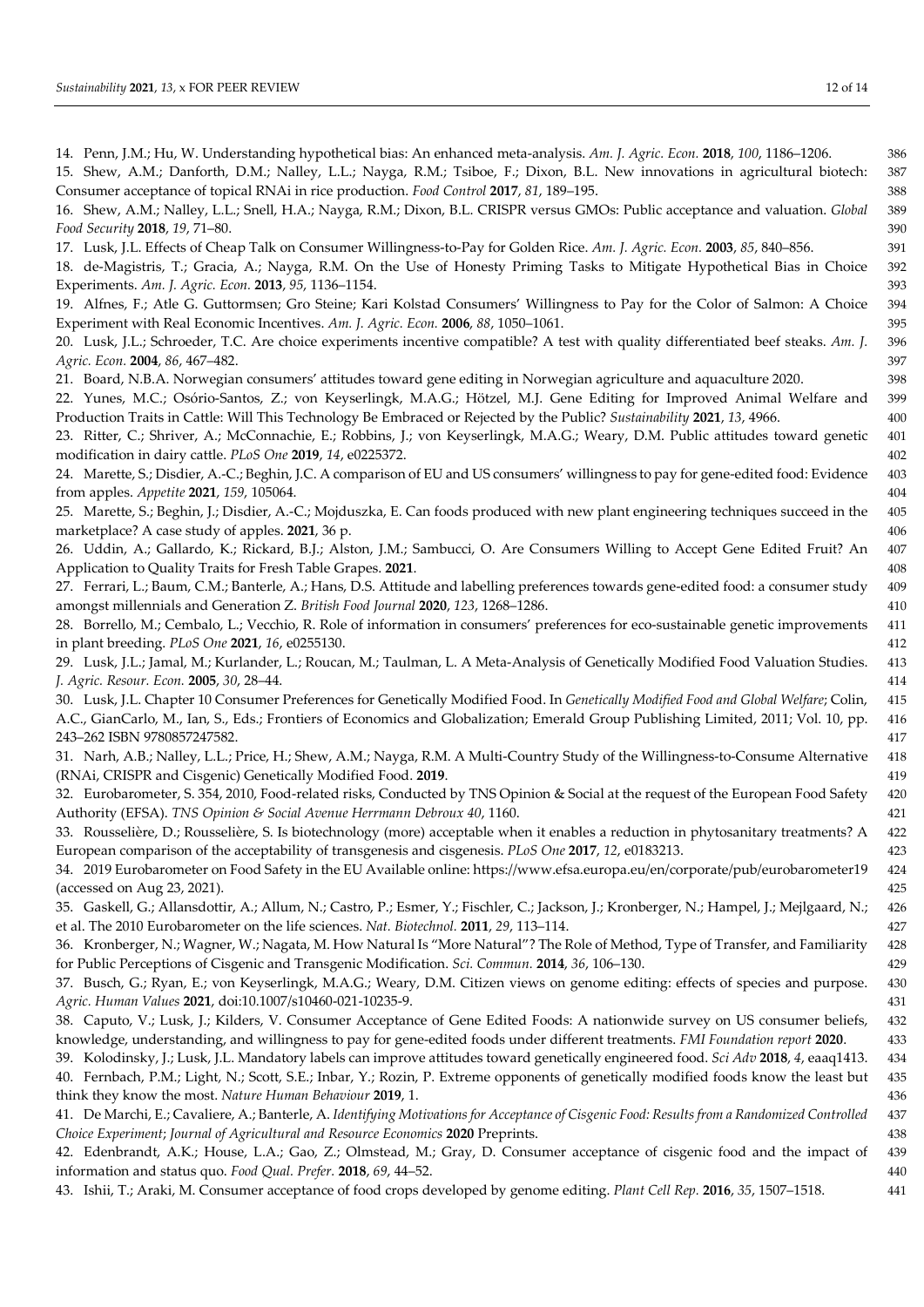| 44. Heumueller, D.; Josling, T.; Others Trade restrictions on genetically engineered foods: The application of the TBT agreement.<br>The regulation of agricultural biotechnology 2004, 79-88.                                                                                     | 442<br>443 |
|------------------------------------------------------------------------------------------------------------------------------------------------------------------------------------------------------------------------------------------------------------------------------------|------------|
| 45. Bullock, D.W.; Wilson, W.W.; Neadeau, J. Gene editing versus genetic modification in the research and development of new                                                                                                                                                       | 444        |
| crop traits: An economic comparison. Am. J. Agric. Econ. 2021, doi:10.1111/ajae.12201.<br>46. Brinegar, K.; K Yetisen, A.; Choi, S.; Vallillo, E.; Ruiz-Esparza, G.U.; Prabhakar, A.M.; Khademhosseini, A.; Yun, S.-H. The                                                         | 445<br>446 |
| commercialization of genome-editing technologies. Crit. Rev. Biotechnol. 2017, 37, 924-932.                                                                                                                                                                                        | 447        |
| 47. Ricroch, A.; Clairand, P.; Harwood, W. Use of CRISPR systems in plant genome editing: toward new opportunities in agriculture.                                                                                                                                                 | 448        |
| Emerg Top Life Sci 2017, 1, 169-182.                                                                                                                                                                                                                                               | 449        |
| 48. Menz, J.; Modrzejewski, D.; Hartung, F.; Wilhelm, R.; Sprink, T. Genome Edited Crops Touch the Market: A View on the Global                                                                                                                                                    | 450        |
| Development and Regulatory Environment. Front. Plant Sci. 2020, 11, 586027.                                                                                                                                                                                                        | 451        |
| 49. Turnbull, C.; Lillemo, M.; Hvoslef-Eide, T.A.K. Global regulation of genetically modified crops amid the gene edited crop boom                                                                                                                                                 | 452        |
| - A review. Front. Plant Sci. 2021, 12, 630396.                                                                                                                                                                                                                                    | 453        |
| 50. An, H.; Adamowicz, W.; Lloyd-Smith, P. Strategic behavior in stated preferences and the demand for gene-edited canola oil.                                                                                                                                                     | 454        |
| Mimeo, 2020.                                                                                                                                                                                                                                                                       | 455        |
| 51. Arias-Salazar, A.; Pana, J.M.; Melara, M.V.; Arias, A.G. Attitudes towards genome editing among university students in Costa                                                                                                                                                   | 456        |
| Rica. Revista de Ciencia y Tecnología 2019 35(2).                                                                                                                                                                                                                                  | 457        |
| 52. Britton, L.L.; Tonsor, G.T. Consumers' willingness to pay for beef products derived from RNA interference technology. Food<br>Quality and Preference 2019 75, 187-197.                                                                                                         | 458<br>459 |
| 53. Britton, L.L.; Tonsor, G.T. US consumers' attitudes toward RNA interference technology in the beef sector." Journal of Agriculture                                                                                                                                             | 460        |
| and Food Research 2020 2, 100049.                                                                                                                                                                                                                                                  | 461        |
| 54. De Marchi, E.; Cavaliere, E.; Banterle, A. Consumers' Choice Behavior for Cisgenic Food: Exploring the Role of Time Preferences.                                                                                                                                               | 462        |
| Applied Economic Perspectives and Policy, 2020 doi:10.1002/aepp.13043.                                                                                                                                                                                                             | 463        |
| 55. De Marchi, E.; Cavaliere, A.; Bacenetti, J.; Milani, F.; Pigliafreddo, S.; Banterle, A. Can consumer food choices contribute to reduce                                                                                                                                         | 464        |
| environmental impact? The case of cisgenic apples". Science of The Total Environment, 2019 681, 155-162.                                                                                                                                                                           | 465        |
| 56. De Steur, H.; Blancquaert, D.; Strobbe, S.; Feng, S.; Buysse, J.; Stove, C.; Lambert, W.; Van Der Straeten, D.; Gellynck, X. Consumer                                                                                                                                          | 466        |
| acceptance and willingness-to-pay for genetically modified foods with enhanced vitamin levels. Genetically Modified Organisms in                                                                                                                                                   | 467        |
| Food: Production, Safety, Regulation and Public Health; Elsevier Academic Press: Amsterdam, Netherlands, 2016, 195-206.                                                                                                                                                            | 468        |
| 57. Delwaide, A-C.; Nalley, L.L; Dixon, B.L.; Danforth, D.M.; Nayga Jr, R.M.; Van Loo, E.J.; Verbeke, W. Revisiting GMOs: are there<br>differences in European consumers' acceptance and valuation for cisgenically vs transgenically bred rice?." PloS one 2015 10, no. 5,        | 469<br>470 |
| e0126060.                                                                                                                                                                                                                                                                          | 471        |
| 58. European Food Safety Authority (EFSA). Special Eurobarometer Wave EB91.3. Food Safety in the EU. 2019.                                                                                                                                                                         | 472        |
| 58. Farid, M.; Cao, J.; Lim, Y.; Arato, T.; Kodama, K. Exploring factors affecting the acceptance of genetically edited food among                                                                                                                                                 | 473        |
| youth in Japan. International Journal of Environmental Research and Public Health 2020 17, no. 8, 2935.                                                                                                                                                                            | 474        |
| 59. Gatica-Arias, A.; Valdez-Melara, M.; Arrieta-Espinoza, G.; Albertazzi-Castro, F.J.; Madrigal-Pana, J. Consumer attitudes toward                                                                                                                                                | 475        |
| food crops developed by CRISPR/Cas9 in Costa Rica. Plant Cell, Tissue and Organ Culture 2019 139, no. 2, 417-427.                                                                                                                                                                  | 476        |
| 60. Kato-Nitta, N.; Inagaki, Y.; Maeda, T.; Tachikawa, M. Effects of information on consumer attitudes towards gene-edited foods:                                                                                                                                                  | 477        |
| a comparison between livestock and vegetables. CABI Agriculture and Bioscience 2021 2, no.1, 1-12.                                                                                                                                                                                 | 478        |
| 61. Kato-Nitta, N.; Inagaki, Y.; Maeda, T.; Tachikawa, M. Expert and public perceptions of gene-edited crops: attitude changes in                                                                                                                                                  | 479        |
| relation to scientific knowledge. Palgrave Communications 2019 5, no. 1, 1-14.                                                                                                                                                                                                     | 480        |
| 62. Kilders, V.; Caputo, V. Is Animal Welfare Promoting Hornless Cattle? Assessing Consumer's Valuation for Milk from Gene-                                                                                                                                                        | 481        |
| edited Cows under Different Information Regimes. Journal of Agricultural Economics 2021, in press.                                                                                                                                                                                 | 482        |
| 63. Lusk, J.L.; McFadden, B.R.; Wilson, N. Do consumers care how a genetically engineered food was created or who created it? Food                                                                                                                                                 | 483        |
| Policy 2018 78, 81-90.                                                                                                                                                                                                                                                             | 484        |
| 64. McFadden, B.R.; Anderton, B.N.; Davidson, K.A.; Bernard, J.C. The effect of scientific information and narrative on preferences                                                                                                                                                | 485        |
| for possible gene-edited solutions for citrus greening. Applied Economic Perspectives and Policy 2021 DOI: 10.1002/aepp.13154.                                                                                                                                                     | 486        |
| 65. Mielby, H.; Sandøe, P.; Lassen, J. Multiple aspects of unnaturalness: are cisgenic crops perceived as being more natural and more                                                                                                                                              | 487        |
| acceptable than transgenic crops? Agric. Hum. Values 2013 30, 471-480.                                                                                                                                                                                                             | 488        |
| 66. Muringai, V.; Fan, X.; Goddard, E. Canadian consumer acceptance of gene-edited versus genetically modified potatoes: A choice                                                                                                                                                  | 489<br>490 |
|                                                                                                                                                                                                                                                                                    |            |
| experiment approach. Canadian Journal of Agricultural Economics/Revue canadienne d'agroeconomie 2020 68, no. 1, 47-63.                                                                                                                                                             |            |
| 67. Nlend Nkott, A.L.; Temple, L. Societal acceptability conditions of genome editing for upland rice in Madagascar. Technological                                                                                                                                                 | 491        |
| Forecasting and Social Change 2021 167, 120720.                                                                                                                                                                                                                                    | 492        |
| 68. Pruitt, J.R.; Melton, K.M.; Palma, M.A. Does Physical Activity Influence Consumer Acceptance of Gene-edited Food? Sustaina-                                                                                                                                                    | 493<br>494 |
| bility $2021$ 13(x).                                                                                                                                                                                                                                                               | 495        |
| 69. Schenk, M.F.; van der Maas, M.P.; Smulders, M.J.M.; Gilissen, L.J.W.J.; Fischer, A.R.H.; van der Lans, I.A.; Jacobsen, E.; Frewer,<br>L.J. Consumer attitudes towards hypoallergenic apples that alleviate mild apple allergy. Food Quality and Preference 2011 22, no. 1, 83- | 496        |